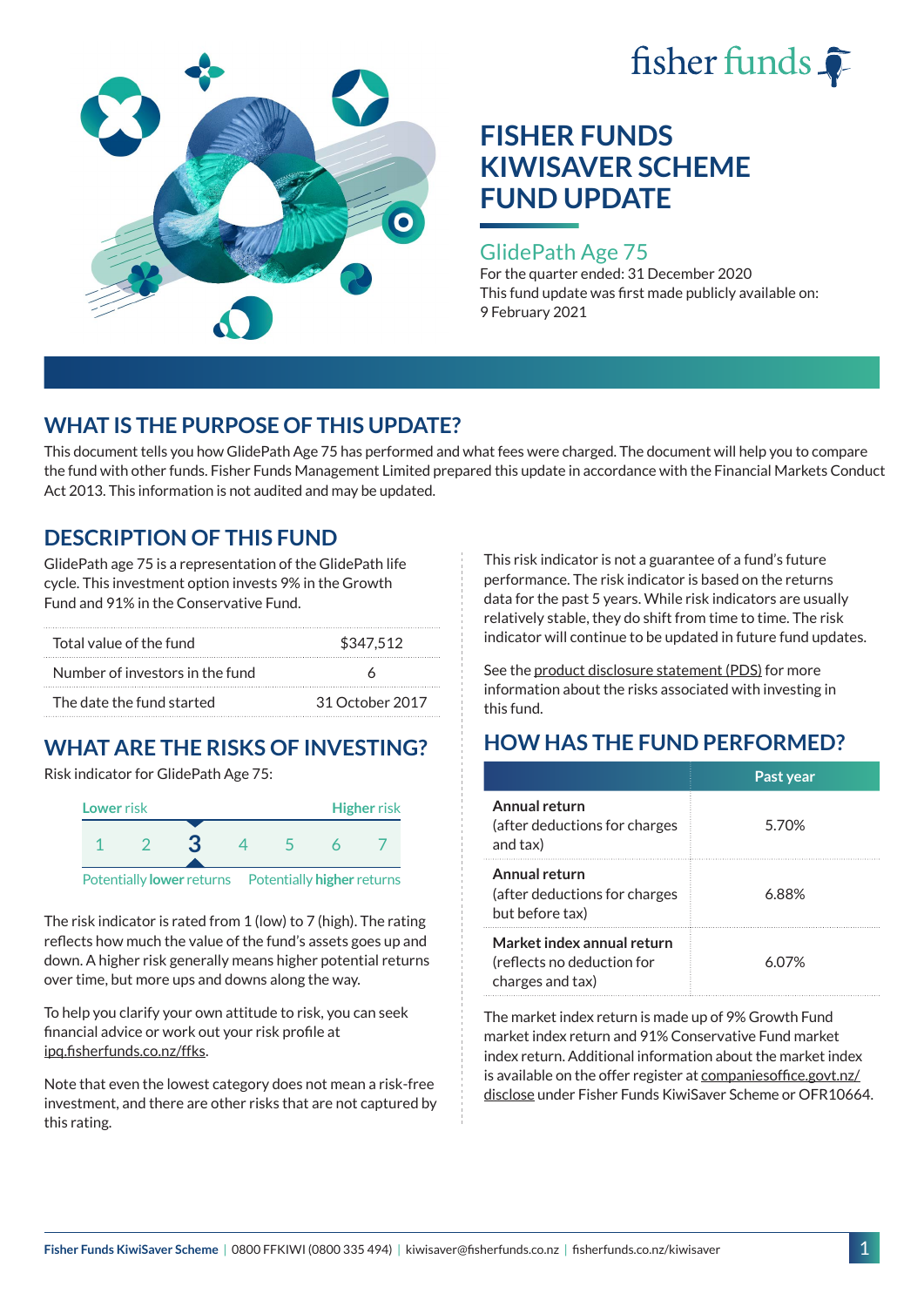# **ANNUAL RETURN GRAPH**



This shows the return after fund charges and tax for each year ending 31 March since the fund started. The last bar shows the average annual return since the fund started, up to 31 December 2020.

**Important:** This does not tell you how the fund will perform in the future.

Returns in this update are after tax at the highest prescribed investor rate (PIR) of tax for an individual New Zealand resident. Your tax may be lower. The market index return reflects no deduction for charges and tax.

## **WHAT FEES ARE INVESTORS CHARGED?**

Investors in GlidePath Age 75 are charged fund charges that include GST. In the year to 31 March 2020 these were:

|                                                | % of net asset value   |  |
|------------------------------------------------|------------------------|--|
| <b>Total fund charges</b>                      | 0.97%                  |  |
| Which are made up of:                          |                        |  |
| Total management and<br>administration charges | 0.95%                  |  |
| Including:                                     |                        |  |
| Manager's basic fee                            | 0.87%                  |  |
| Other management and<br>administration charges | 0.08%                  |  |
| Total performance-based fees <sup>1</sup>      | 0.02%                  |  |
| <b>Other charges:</b>                          | \$ amount per investor |  |
| Annual account fee                             |                        |  |

\* The account fee reduced from \$3 per month (\$36 per annum) to \$1.95 per month (\$23.40 per annum) on 1 July 2020.

Small differences in fees and charges can have a big impact on your investment over the long term.

# **EXAMPLE OF HOW THIS APPLIES TO AN INVESTOR**

Sarah had \$10,000 in the fund at the start of the year and did not make any further contributions. At the end of the year, Sarah received a return after fund charges were deducted of \$570 (that is 5.70% of her initial \$10,000). Sarah also paid \$36 in other charges. This gives Sarah a total return after tax of \$534 for the year.

# **WHAT DOES THE FUND INVEST IN?**

# **Actual investment mix**

This shows the types of assets that the fund invests in.



#### **Target investment mix**

This shows the mix of assets that the fund generally intends to invest in.